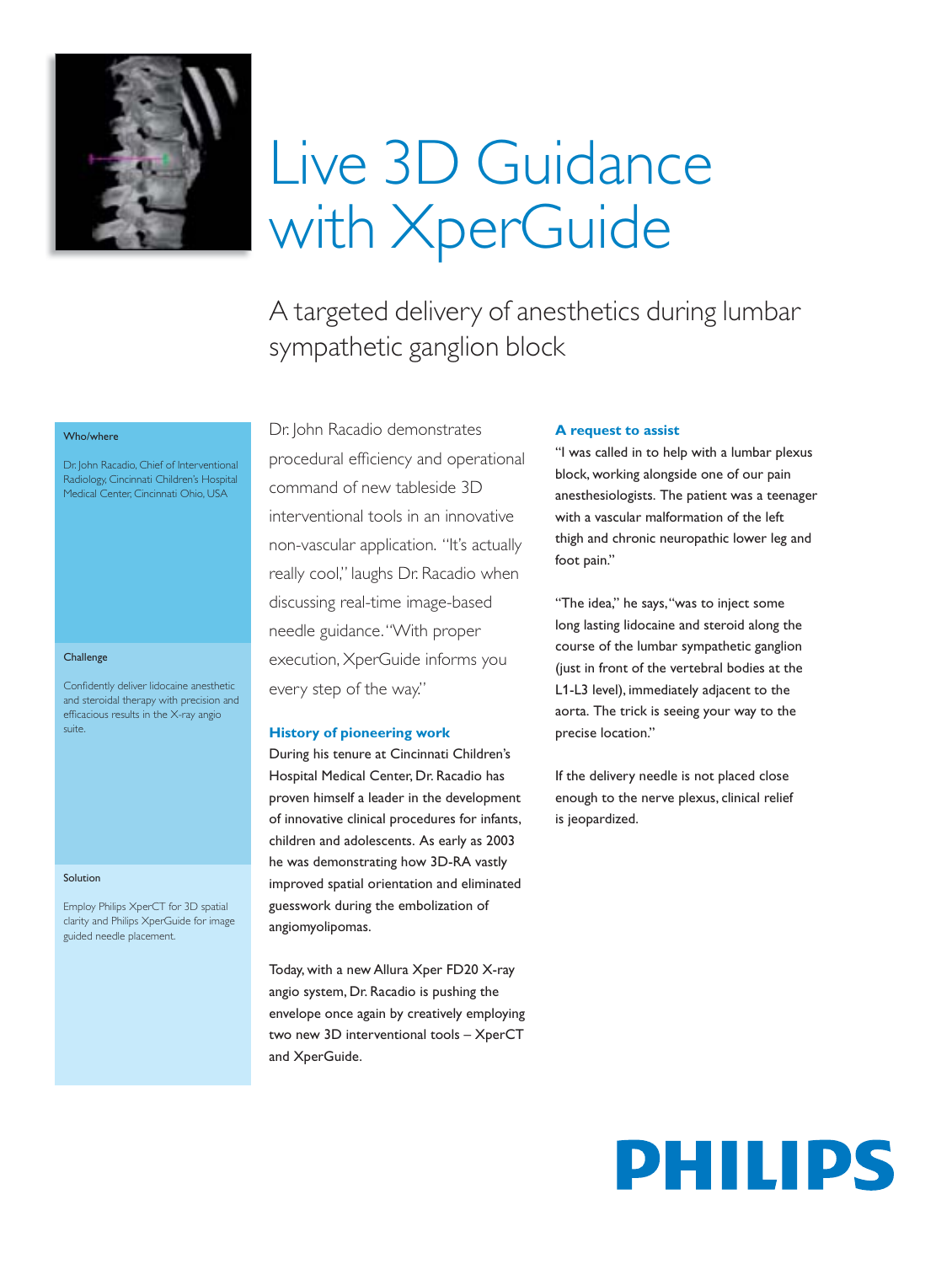

Dr. John Racadio

#### **Traditional techniques**

Advancing the needle to the proper location has most commonly been done under fluoroscopic or CT guidance, both of which have shortcomings.

Dr. Racadio explains, "With live fluoro you can do a little test injection of dye to see where the needle tip is. And you can watch it spread to make sure it is not getting swept away within some retroperitoneal or lumbar vein. The downside of live fluoro is that all you see are bones. There's no indication of soft tissue structure. If your needle skin entry site is too far lateral (on the back), the bowel, colon, and kidney can get in the way. These are structures you shouldn't go through."

"XperGuide gives him accurate, real-time needle advancement guidance based on his own user-defined trajectories"

"On the other hand, with CT you benefit from seeing the organ structures and can guide your needle right down to where it needs to be. But you don't have the live fluoro capabilities of injecting contrast to see where it's spreading and to be sure it's not being injected into a vascular structure."



XperCT shows predefined needle path

### **New tools, new views**

Now with the XperCT feature of the Philips angio suite, Dr. Racadio acquires CT-like images right in his interventional lab. Improvements in planning, guidance and evaluation are accomplished while the patient is on the table.

XperCT reconstructs 3D volumes from rotational fluoroscopy acquisitions. The acquired images (with or without contrast) are automatically reconstructed into an isotropic soft-tissue volume, which can be viewed and manipulated both in the control room as well as tableside, in the examination room.

Once the XperCT scan is completed, Dr. Racadio calls on XperGuide to assist him in proper needle placement. XperGuide gives him accurate, real-time needle advancement guidance based on his own user-defined trajectories. Under live fluoroscopy, superimposed on the acquired XperCT images, he can more confidently position the needle for treatment.

#### **Setting the course**

For the lumbar sympathetic ganglion block, the teenager was sedated and immobilized in a prone position on the table. An XperCT dataset was acquired and reconstructed tableside for Dr. Racadio to review. He then turned to XperGuide.

"On the workstation we picked our skin entrance site and our target destination site (just between the aorta and the anterior vertebral body in the retroperitoneal area). I hit a button, and XperGuide gave me the distance from site to site, with the two points displayed on screen as little round circles with an 'x' through them."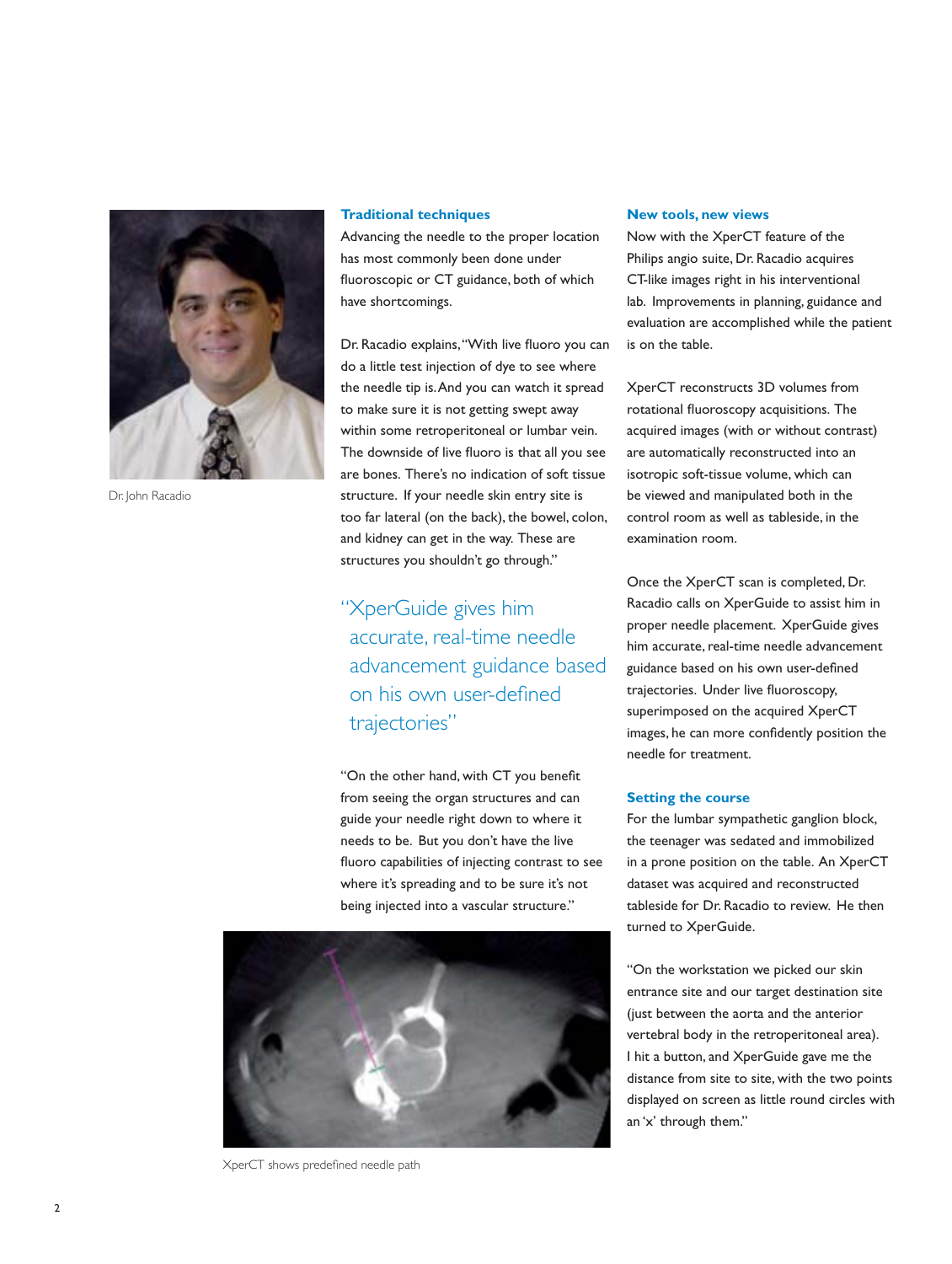

XperGuide path planning, bull's eye view Posterior view

Based on this pre-defined point-to-point path, the system calculates the most optimal projections that the X-ray system geometry must take in order to provide needle advancement visualization. XperGuide then automatically rotates the c-arm to the proper needle insertion position. Now the entrance point and the target point are directly superimposed over each other, showing the proper path of the needle.

# **Following the pathway**

Needle angling is supported by laser guidance and needle depth is assessed by way of live fluoroscopy. Any deviation from the predefined trajectory is immediately seen on the monitor and can be corrected.

"In the progression view I could see the entire length of my needle superimposed over the line graphic."

"To begin the procedure," says Dr. Racadio. "Under fluoroscopy I placed my needle tip on the center of the target, keeping the hub of the needle projected over the tip, straight along the path I needed to go. A table mounted laser can then be aligned along the shaft of the needle. Once I was confident of my direction, I switched to progression view."



# "I kept advancing until the tip reached the destination target at the end of that graphic. It's that easy."

The FD20's c-arm swings immediately to an exact 90 degrees tangent to the entry position. And the image on the workstation displays a color line drawn between the two points. Dr. Racadio continues to advance his needle to the proper depth, while assuring proper needle angle with the laser guide.

"In the progression view I could see the entire length of my needle superimposed over the line graphic. I kept advancing until the tip reached the destination target at the end of that graphic. It's that easy."

#### **Confirming the position**

But was XperGuide's final position really the best? "The anesthesiologist thought that based on the bony landmarks, the needle should be advanced a little further," remembers Dr. Racadio. "After moving forward another 7mm, he removed the stylet from the needle and saw a small amount of bright red blood, indicating a prick to the aorta."

"We pulled the needle back to the position shown on the XperGuide and injected some contrast under fluoroscopy. It showed good distribution of dye wrapping around the aorta and sitting in the exact location we wanted. It was evident there was no progression of contrast into any vascular structure, including the aorta. So with the needle tip satisfactorily positioned, we went ahead and injected the anesthetic and steroid."

"Finally, to get a better understanding of the final distribution of anesthetic, we did a post injection XperCT. We found it to be perfectly positioned – bathing the proper area and providing the teen with maximum relief."



XperGuide path planing, lateral View **Axial view** Axial view